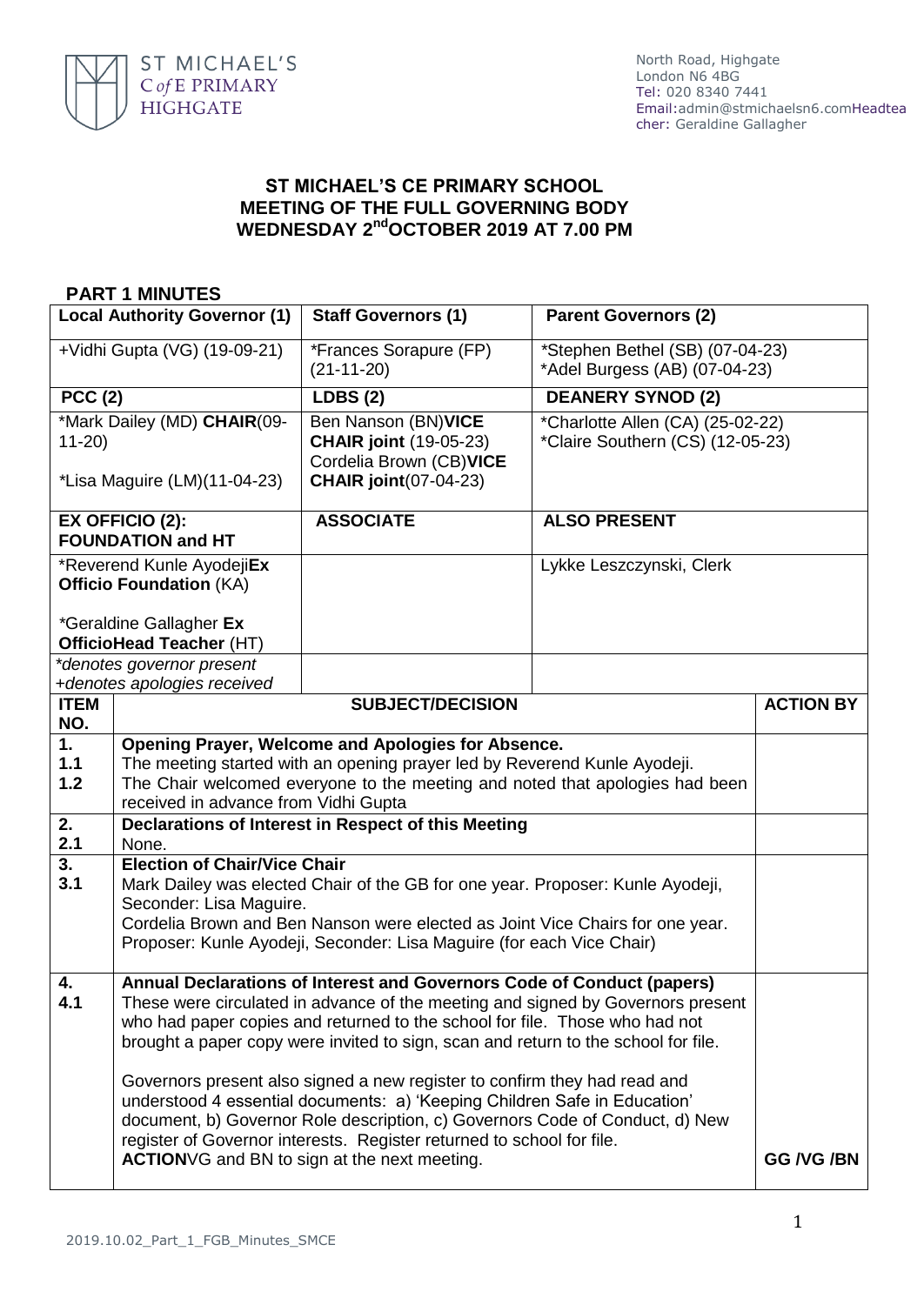

| 5.<br>5.1 | Minutes of previous FGB held on 17 <sup>th</sup> July 2018<br>The Minutes of the previous meeting were AGREED as an accurate record for the<br>Chair's signature and school to file, subject to a typo correction in minute item<br>regarding the amount raised being £3,095.                                                                                                                                                                                                                                                                                                                                                                                                                                                                                                                                                   |           |  |
|-----------|---------------------------------------------------------------------------------------------------------------------------------------------------------------------------------------------------------------------------------------------------------------------------------------------------------------------------------------------------------------------------------------------------------------------------------------------------------------------------------------------------------------------------------------------------------------------------------------------------------------------------------------------------------------------------------------------------------------------------------------------------------------------------------------------------------------------------------|-----------|--|
| 6.<br>6.1 | <b>Matters arising from previous FGB meeting</b><br>8.1 Done. GG to recirculate historical data.<br>8.1 Done. GG arranged walkaround. Governors are welcome any time.<br>8.1 Done. MD circulated dates for planning meetings.<br>10.1 Done. Spring Term Safeguarding Visit Report received from CB.<br>11.6 Done. MD emailed Governors Fund Trustees and is setting up a meeting.<br>11.7 Done. Governors Development Plan revisited.                                                                                                                                                                                                                                                                                                                                                                                           |           |  |
| 7.<br>7.1 | Adopt new Committee Structure, Membership and Link Governors<br>Paper circulated in advance of this meeting and the Committee structure and<br>membership was AGREED as follows:<br><b>Children's Committee</b><br>Cordelia Brown (Chair)<br><b>Charlotte Allen</b><br>Lisa Maguire<br>Stephen Bethel<br>Kunle Ayodeji<br><b>Geraldine Gallagher</b><br><b>Finance &amp; Premises Committee</b><br>Ben Nanson (Chair)<br><b>Mark Dailey</b><br>Vidhi Gupta<br><b>Adel Burgess</b><br><b>Claire Southern</b><br>Fran Sorapure<br><b>Geraldine Gallagher</b><br><b>Strategic Development Committee</b><br>Mark Dailey (Chair)<br>All Governors<br><b>Pay Committee</b><br><b>Mark Dailey</b><br>Lisa Maguire<br><b>Charlotte Allen</b><br><b>Link Governors</b><br>Comms with Parents re Access and Safeguarding – Cordelia Brown |           |  |
|           | Safeguarding Officer - Cordelia Brown<br>RE - Kunle Ayodeji<br>Other Link Governors to be decided in committees if required.                                                                                                                                                                                                                                                                                                                                                                                                                                                                                                                                                                                                                                                                                                    |           |  |
|           | MD to follow up with governors who are absent 3 consecutive meetings.                                                                                                                                                                                                                                                                                                                                                                                                                                                                                                                                                                                                                                                                                                                                                           | <b>MD</b> |  |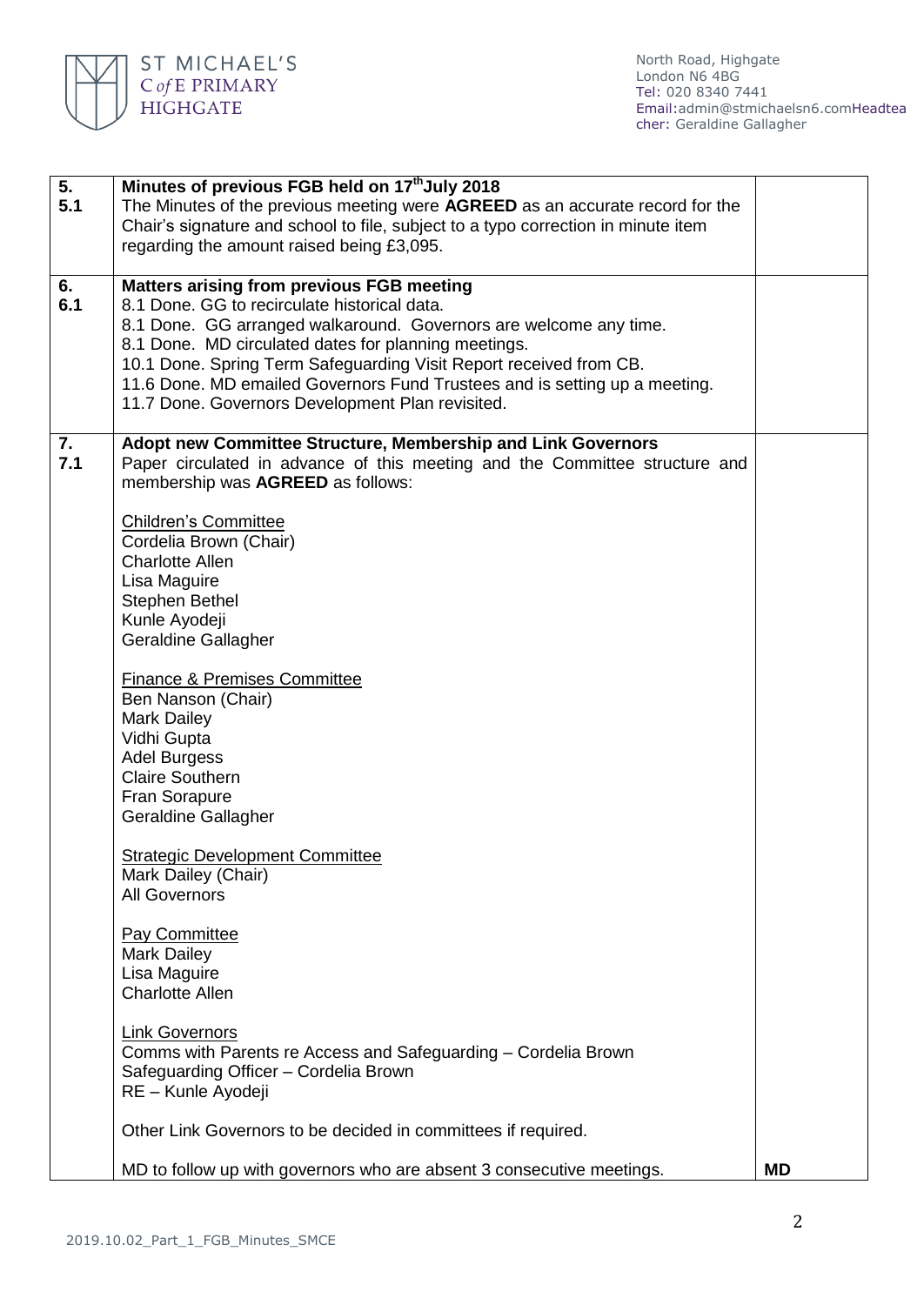

| 7.2                            | <b>Terms of Reference</b><br>Instrument of Government - AGREED<br>ToR Pay Committee - AGREED<br>ToR Children's Committee - AGREED. ToR Finance & Premises - AGREED.<br>ToR Strategic Development Group: New committee. MD and SB to draft. CS to<br>feedback on draft prior to next FGB. Proposed draft ToR to be circulated with<br>papers in advance of next FGB.                                                                                                                                                                                                                                                                                                                                                                                                                                                                                                                                                                                                                                                                                                                                                                                                                                                                                                                                                                                                                                                                                                             | MD, SB, CS |
|--------------------------------|---------------------------------------------------------------------------------------------------------------------------------------------------------------------------------------------------------------------------------------------------------------------------------------------------------------------------------------------------------------------------------------------------------------------------------------------------------------------------------------------------------------------------------------------------------------------------------------------------------------------------------------------------------------------------------------------------------------------------------------------------------------------------------------------------------------------------------------------------------------------------------------------------------------------------------------------------------------------------------------------------------------------------------------------------------------------------------------------------------------------------------------------------------------------------------------------------------------------------------------------------------------------------------------------------------------------------------------------------------------------------------------------------------------------------------------------------------------------------------|------------|
| 8.<br>8.1                      | Agree policy review schedule<br>The policy review schedule was AGREED.                                                                                                                                                                                                                                                                                                                                                                                                                                                                                                                                                                                                                                                                                                                                                                                                                                                                                                                                                                                                                                                                                                                                                                                                                                                                                                                                                                                                          |            |
| 9.<br>9.1<br>9.2<br>9.3<br>9.4 | <b>Policies for agreement</b><br>Appraisal Policy (Performance Management). AGREED.<br>Pay Policy - Payscales and awards changed recently NB 4.2.7 refers to<br>$\bullet$<br>the wrong year. GG to amend. AGREED<br>Attendance - FP and CB to circulate amendments and/or adjustments. AB<br>$\bullet$<br>asked for consistent wording. AGREED subject to the minor amendments.<br>Safeguarding and Child Protection–A whole team working on this in<br>Haringey due to volume of changes and complexities. Governors asked<br>that there is a lot of info in the initial document but not so much in the<br>school's policy. GG said it is a standard policy. CA and GG to discuss.<br>These policies are statutory policies and are based on policies provided by<br>HEP. The policy was AGREED, subject to GG looking into specific areas<br>in both Safeguarding policies.<br>Governor asked for summary of important points of the policy to get a better<br>understanding.<br>Safeguarding is the basis of everything. Regular Training is provided. All new<br>staff receive training in their induction. All staff receive regular updates and annual<br>refresher. Safeguarding officers must achieve level 3.<br>Training in 'how to report safeguarding issues' to ensure GDPR compliance.<br>Governors asked how the school stays up to date on Safeguarding. GG said the<br>school has access to Hayes Safeguarding training and regular updates from<br>Haringey. | CA/GG      |
| 10.<br>10.1                    | School Self-Evaluation (SE) and Learning Improvement Plan (LIP)<br>GG spoke to the SE and LIP.<br>SEs are mandatory but they can have an individual format. It is a document that is<br>submitted to Ofsted.<br>The accuracy of the SE and LIP is key to a good evaluation report<br>The school needs to reflect both strengths and areas of development.<br>The school has evaluated itself as Outstanding<br>Governor asked about specialist teaching in KS2. GG explained the Teaching<br>composition for Maths and English in the mornings which reduces pupil adult ratio<br>and explained that the children are taught foundation subjects and Science by<br>subject specialist teachers in the afternoon.                                                                                                                                                                                                                                                                                                                                                                                                                                                                                                                                                                                                                                                                                                                                                                |            |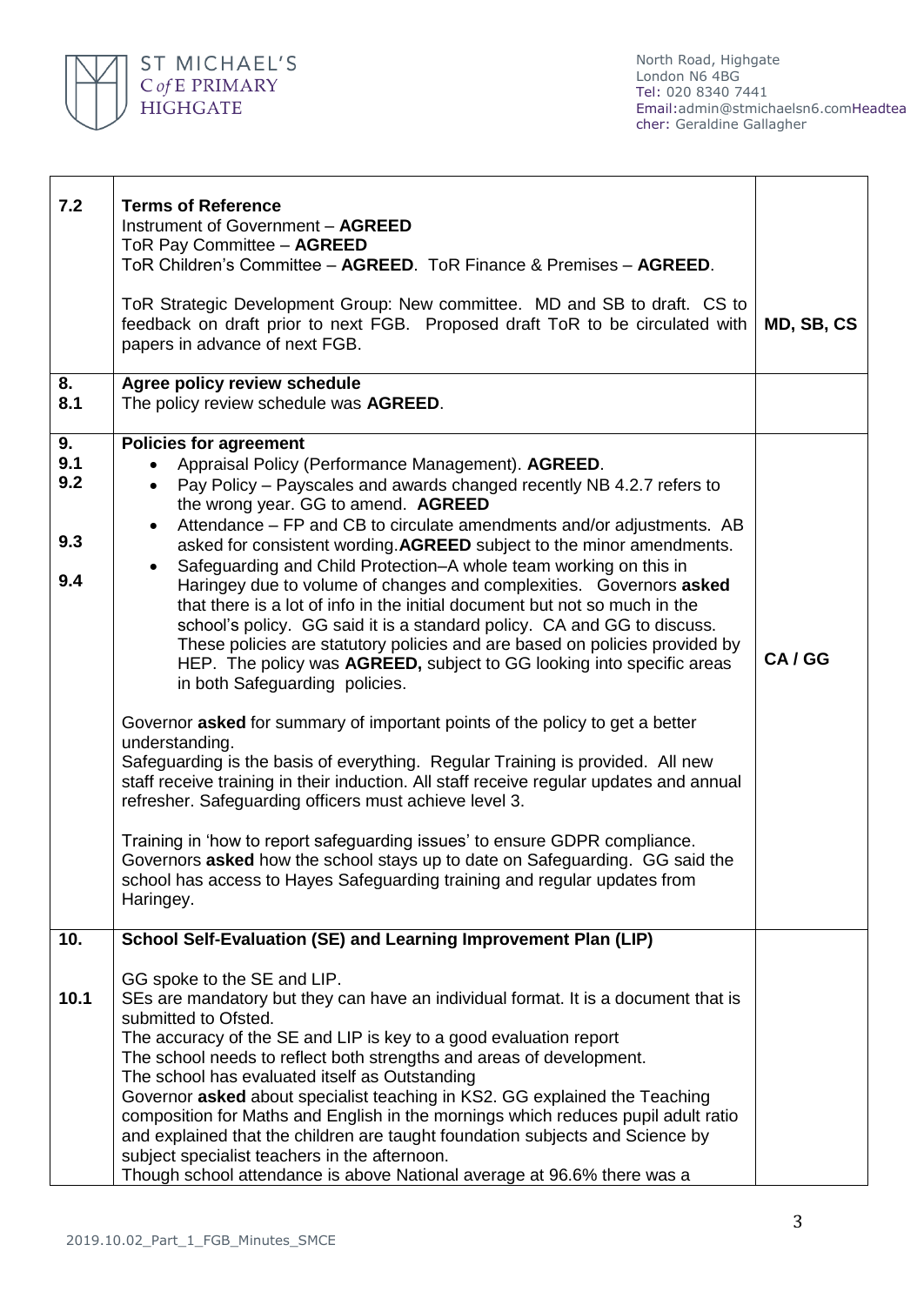

North Road, Highgate London N6 4BG Tel: 020 8340 7441 Email[:admin@stmichaelsn6.comH](mailto:admin@stmichaelsn6.com)eadtea cher: Geraldine Gallagher

|      | sudden increase in Persistent Absence (PA) increasing to 11.3% (National 8.7%).<br>This was successfully reduced through a mixture of robust systems and<br>personalised approaches to each case. Continued close monitoring and action by<br>FS, HT and EWO as appropriate.<br>HT attends Network Learning Communities meetings in Haringey,                                                                                                                                                                                                                                                                                                                                                                                                 |  |
|------|-----------------------------------------------------------------------------------------------------------------------------------------------------------------------------------------------------------------------------------------------------------------------------------------------------------------------------------------------------------------------------------------------------------------------------------------------------------------------------------------------------------------------------------------------------------------------------------------------------------------------------------------------------------------------------------------------------------------------------------------------|--|
| 10.2 | Data from Haringey and Ofsted – Inspection Data Summary Report discussed.<br>Governors asked how 'significant groups' are defined. GG responded that 8<br>students is a minimum number to have a significant group.<br>Governors asked how this is reflected at the school. GG explained that there are<br>at times 'unrealistic' stats as there are few 'significant groups'.<br>GG said there is a responsibility to look at Haringey's schools overall, and provide<br>support to other schools with outreach work.<br>Governors asked how to ensure new students feel welcome and at ease when<br>they join the school as a minority. GG explained that staff are trained and that it is<br>embedded within the school – it is the ethos. |  |
|      | GG said that according to stats LB Haringey is the worst performing borough in the<br>country re attainment for 'significant groups' ie Black Caribbean and Turkish<br>children.<br>GG and MD have signed a Haringey pledge on behalf of the school to actively<br>work to meet LB Haringey's education expectations.                                                                                                                                                                                                                                                                                                                                                                                                                         |  |
|      | Governors asked how diversity is developed at the school. GG said that there is<br>celebration of cultures and people from different ethnic backgrounds throughout<br>the curriculum.                                                                                                                                                                                                                                                                                                                                                                                                                                                                                                                                                         |  |
| 10.3 | Teaching structure of Years 2-6.<br>New approach piloted in last 2 years introducing a model with Higher Level<br>Teaching Assistants working in each year group and reducing the pupil ratio.                                                                                                                                                                                                                                                                                                                                                                                                                                                                                                                                                |  |
| 10.4 | Performance Management Targets for teaching staff cascaded from the Learning<br>Improvement Plan. Performance management meetings currently taking place.<br>Roll out of Inspire Maths Scheme - a spiral approach to building knowledge                                                                                                                                                                                                                                                                                                                                                                                                                                                                                                       |  |
| 10.5 | Leadership and Management -appointed 2 Deputy Heads who are now<br>responsible for more whole school areas.                                                                                                                                                                                                                                                                                                                                                                                                                                                                                                                                                                                                                                   |  |
| 10.6 | Behaviour and Attendance – Absence for holidays is not authorised. Attendance<br>currently 96.6% but school is aiming for 97%. Incoming children may cause<br>fluctuations until they are settled (see 10.1 above).<br>Any absence counts towards Attendance stats and will eventually lead to PA<br>status.<br>Governors asked how to overcome this problem. GG said that she is improving<br>communication with parents to explain principles of Attendance / Absence.<br>However, there is also a personalised approach of investigation into reasons and<br>working with each family to overcome any difficulties. An Action Plan is developed<br>in each case which is monitored and supported by the Education Welfare Officer.         |  |
| 10.7 | Pupils as Leaders - Years 2-6 and School Council and Ambassadors nominated<br>for all areas of the curriculum. Subject leaders support the Ambassadors.                                                                                                                                                                                                                                                                                                                                                                                                                                                                                                                                                                                       |  |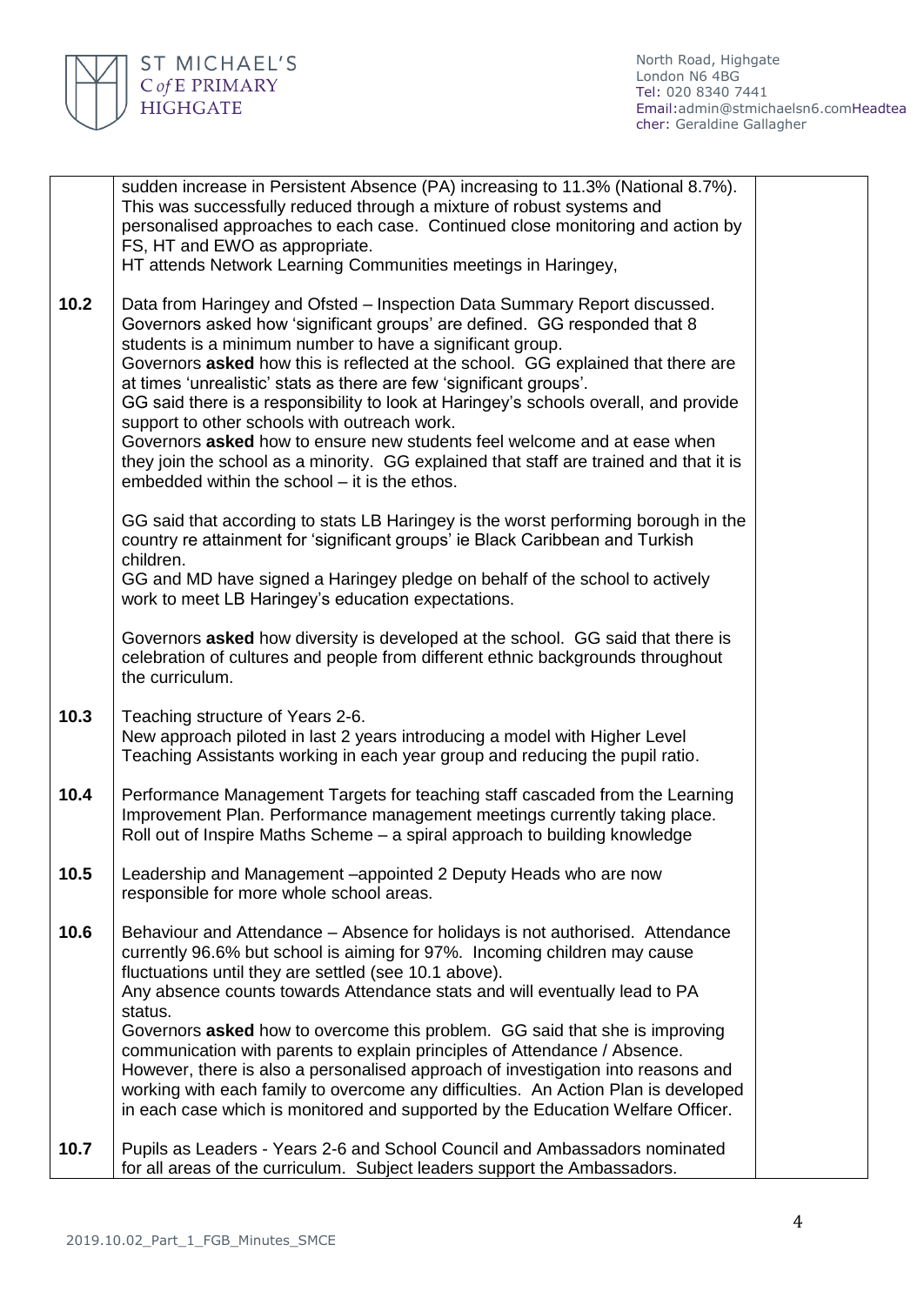

|             | Developing independence in KS1 through for instance KS1 pupils walking<br>supervised route to and from lunch                                                                                                                                                                                                                                                                                                                                                                                          |    |
|-------------|-------------------------------------------------------------------------------------------------------------------------------------------------------------------------------------------------------------------------------------------------------------------------------------------------------------------------------------------------------------------------------------------------------------------------------------------------------------------------------------------------------|----|
| 10.8        | Governors AGREED the SE and LIP.<br>Governors noted that the school is obtaining outstanding results and commended<br>the school and senior leaders for this and the work that has been done on the SE<br>and LIP.                                                                                                                                                                                                                                                                                    |    |
| 11.         | <b>Premises Update</b>                                                                                                                                                                                                                                                                                                                                                                                                                                                                                |    |
| 11.1        | The school achieved a large number of building work internally and externally over<br>the summer. Governors gave thanks to all involved.                                                                                                                                                                                                                                                                                                                                                              |    |
| 11.2        | Highgate School Lane Agreement<br>Teachers and Children can use the lane but parents cannot.<br>Governors AGREED to keep the current Agreement unchanged.                                                                                                                                                                                                                                                                                                                                             |    |
| 12.<br>12.1 | <b>Headteacher's Report</b><br>Vacancies - 12 across the school                                                                                                                                                                                                                                                                                                                                                                                                                                       |    |
| 12.2        | Pupil Premium (Free school meal) – 19 children<br>$-21$ children across the school<br><b>SEN Pupils</b><br>English as second language $-28%$ of pupils                                                                                                                                                                                                                                                                                                                                                |    |
| 12.3        | Consideration of the school's profile was delegated to the Children's Committee for<br><b>ACTION</b>                                                                                                                                                                                                                                                                                                                                                                                                  |    |
| 12.4        | Plan for Curriculum Trips being developed and linked to annual projects in school.<br>New annual payment method for school trips. 51% of parents have already paid.<br>PP children receive 50% reduction, but some parents still find it challenging to pay.                                                                                                                                                                                                                                          |    |
| 12.5        | Governors asked if all children access clubs. GG explained that the school works<br>with families requiring financial assistance for their children to access clubs.<br>Governors asked if the school should consider offering clubs free of charge to all<br>PP children. Similarly with school trips.<br>After KS1 parents need to apply for PP status for FSM. Families do not<br>necessarily know they can apply. Action GG to continue regular communication.                                    |    |
| 12.6        | KA said he is Chair of a charity in Highgate. The school can apply for funding on<br>behalf of PP children to obtain support for clubs and trips. The school could<br>therefore apply for 19 children who need assistance with payments for clubs and<br>trips. The school can submit an annual application to the charity. ACTION GG to<br>look into application process, apply and report back in November to FGB.<br>Governors thanked KA for drawing this funding opportunity to their attention. | GG |
| 12.7        | GG reported that one to one meetings are taking place to discuss Secondary<br>School options with students.                                                                                                                                                                                                                                                                                                                                                                                           |    |
| 12.8        | Children participating in tournaments require a minimum of one staff member to<br>accompany them. The school enters many competitions and therefore uses a lot<br>of staff time on accompanying children.                                                                                                                                                                                                                                                                                             |    |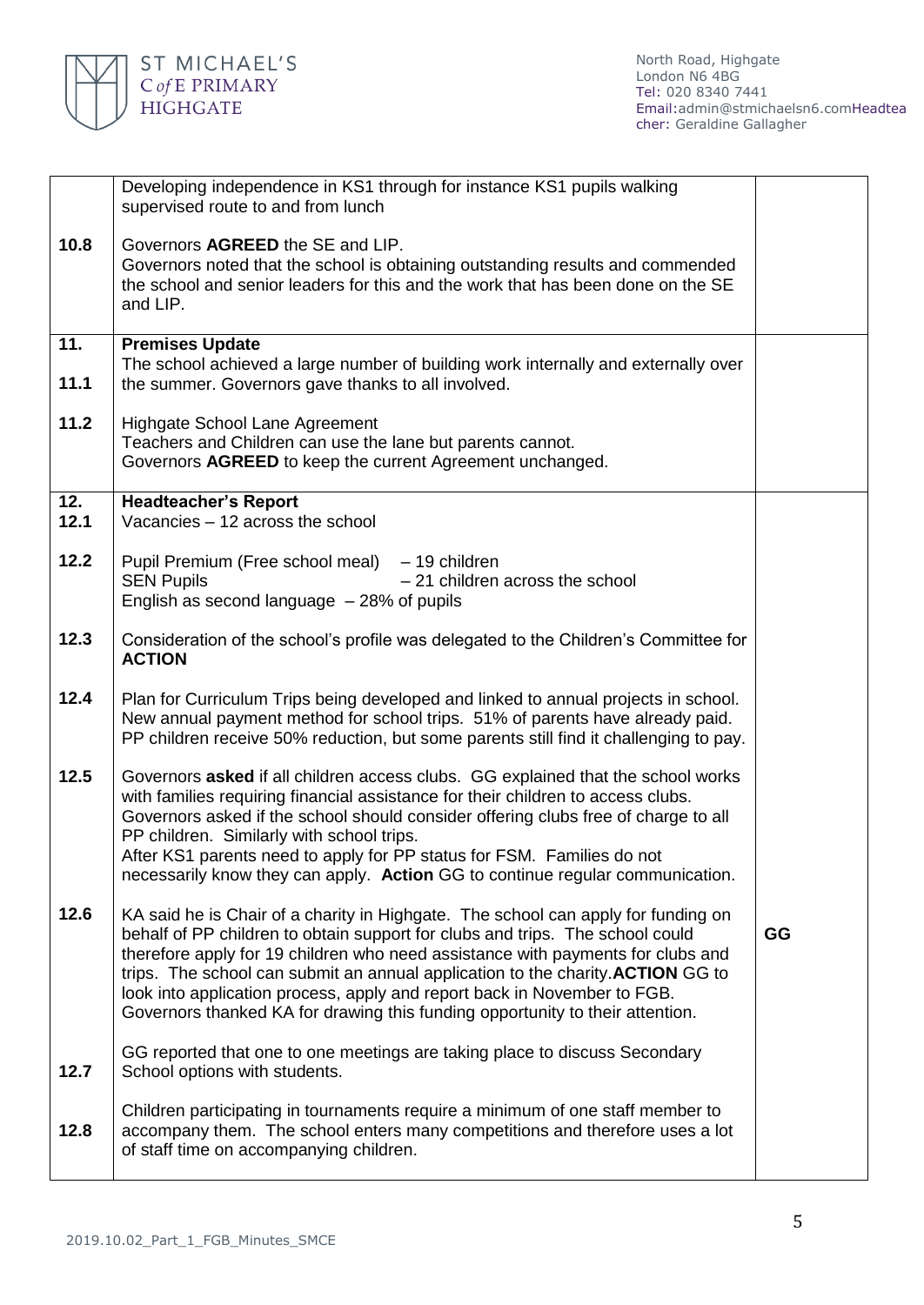

North Road, Highgate London N6 4BG Tel: 020 8340 7441 Email[:admin@stmichaelsn6.comH](mailto:admin@stmichaelsn6.com)eadtea cher: Geraldine Gallagher

| 12.9        | Parking monitoring outside school. ACTION This was delegated to the Premises<br>Committee to look into.                                                                                                                                                     | <b>Premises</b><br><b>Committee</b> |  |
|-------------|-------------------------------------------------------------------------------------------------------------------------------------------------------------------------------------------------------------------------------------------------------------|-------------------------------------|--|
| 13.<br>13.1 | <b>Chair's Verbal Report</b><br>MD thanked everyone who worked on the successful Launch event (enriching<br>learning environment) last week.                                                                                                                |                                     |  |
| 13.2        | BAME – GG and MD signed pledge, to be displayed in a prominent place in the<br>school.                                                                                                                                                                      |                                     |  |
| 13.3        | BAME governor required. AB came forward and governors AGREED that AB<br>becomes the school's BAME governor.<br>KA recommended Unconscious Bias training. ACTION KA to contact GG with<br>details.                                                           | <b>KA</b>                           |  |
| 13.4        | Fundraising & Comms – MD and GG to work on fundraising and grant applications<br>on 3 October.                                                                                                                                                              |                                     |  |
| 14.         | Governor Visits - Development and Training. Learning Walks and<br>Governors' Day.                                                                                                                                                                           |                                     |  |
| 14.1        | AB visited the church service                                                                                                                                                                                                                               |                                     |  |
| 14.2        | SB and LM are going on 'new governor induction' on 22 November 2019.<br>CA is shortly going on Understanding Educational Data training.                                                                                                                     | <b>SB / LM /</b><br>CA              |  |
| 15.<br>15.1 | <b>Any Other Business</b><br>Following a nursery application AB fed back that she did not receive a receipt for<br>the application. Receipts for applications makes the nursery look more<br>professional. ACTION GG to consider receipts for applications. | GG                                  |  |
| 15.2        | CA said she had missed the 3pm walkabout. GG invited governors to visit any<br>time they were available. Governors to contact GG if they would like to visit.                                                                                               |                                     |  |
| 15.3        | IT - Governors asked for Outlook invitations for meetings. ACTION Clerk                                                                                                                                                                                     | <b>Clerk</b>                        |  |
| 15.4        | IT - Governors asked for meeting paper to also be put together in one<br>comprehensive pdf. ACTION Clerk to discuss with HEP                                                                                                                                | <b>Clerk</b>                        |  |
| 16.         | <b>Dates of Future Meetings</b>                                                                                                                                                                                                                             |                                     |  |
| 16.1        | <b>FGBs on Wednesdays at 7.00pm</b><br>27 November 2018<br>23 January 2020<br>25 March 2020<br>25 May 2020<br>15 July 2020                                                                                                                                  |                                     |  |
| 16.2        | <b>Finance and Premises Committee on Tuesdays at 5.30pm</b><br>12 November 2019                                                                                                                                                                             |                                     |  |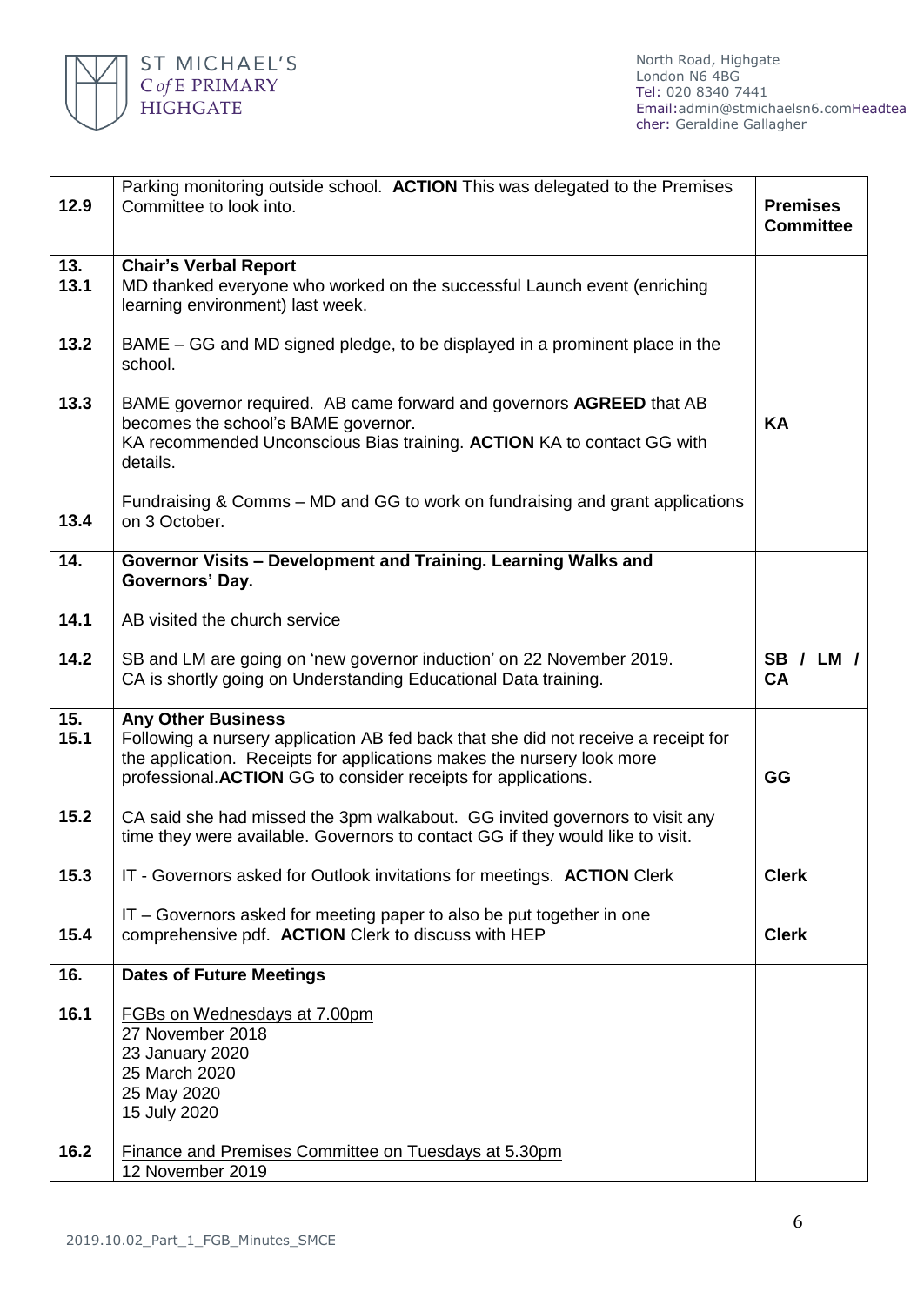

North Road, Highgate London N6 4BG Tel: 020 8340 7441 Email[:admin@stmichaelsn6.comH](mailto:admin@stmichaelsn6.com)eadtea cher: Geraldine Gallagher

|      | 10 March 2020<br>28 April 2020<br>9 June 2020                                                                       |           |  |
|------|---------------------------------------------------------------------------------------------------------------------|-----------|--|
| 16.3 | Children's Committee on Wednesdays at 5.30pm<br>16 October 2019<br>13 November 2020<br>11 March 2020<br>8 July 2019 |           |  |
| 16.4 | <b>Strategic Development Group</b><br><b>TBC</b>                                                                    | <b>MD</b> |  |

There being no further Part 1 business, the meeting closed at 9.00pm. The Chair thanked everyone for their attendance.

Signed (Chair)………………………………………………….Date ……………………………………..